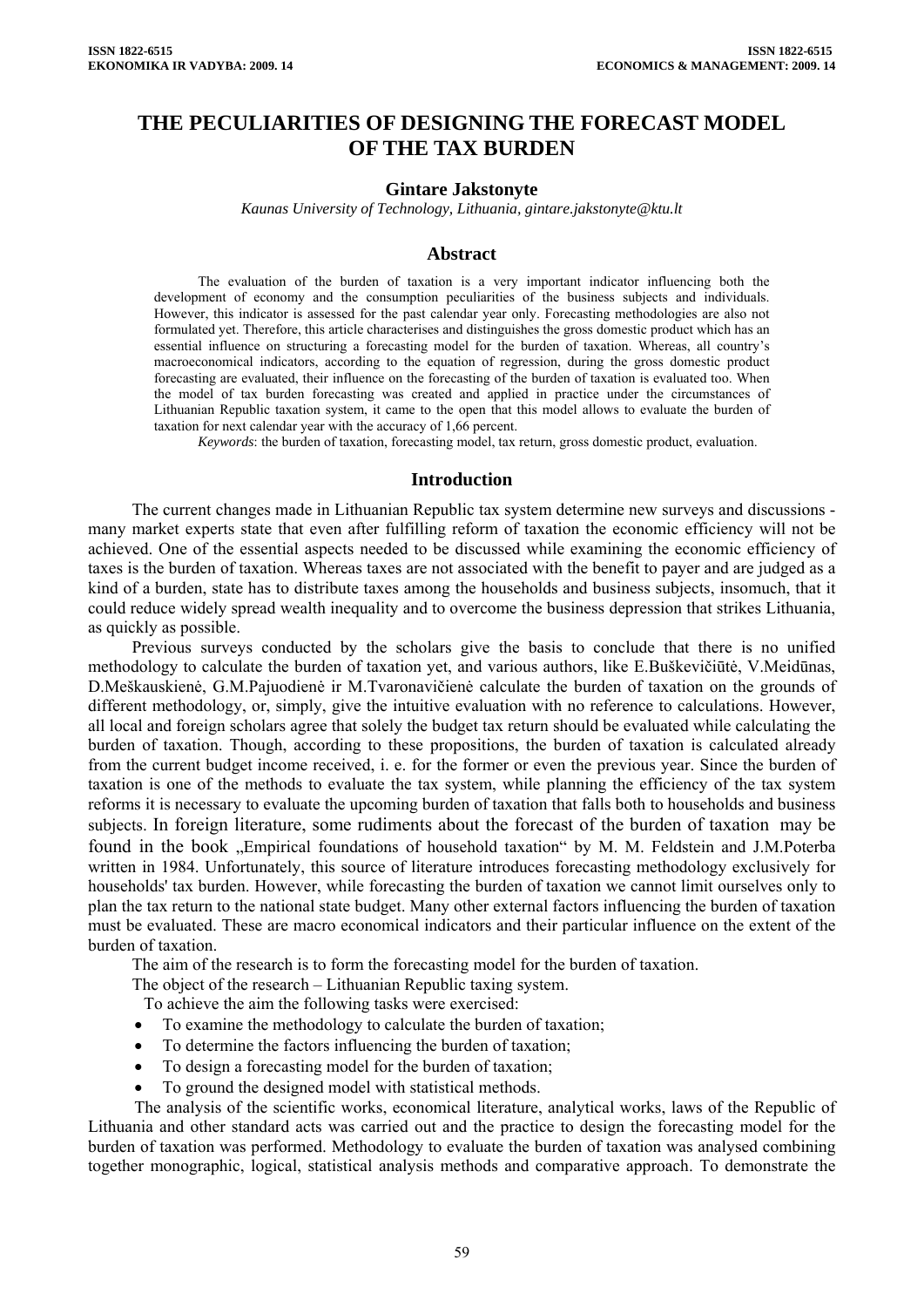validity of the designed model to forecast the burden of taxation statistical methods, like regression and correlation, were used.

# **Scientific research description and results**

While creating a forecasting model for the burden of taxation a selection of methodology applied to calculate the burden of taxation is an essential condition. Taxation system is the environment where the infinite number of calculation methods exists, though, it is often forgotten that all the calculations should be provisory and with the exceptions available. These calculations provide the information about the conditional value of the existing taxes; they also reveal whether the burden of the latter is bearable or not.

Scientific literature distinguishes various methods to calculate and to evaluate the burden of taxation. The most widely spread method within the world practice is the tax burden indicator. Regardless the relevancy of the latter, there is no calculation methodology prepared and affirmed in our country. The scientists consider the methodology used by EUROSTAT as the best. With its help, during the calculation of the burden of taxation the taxes paid comprise only the state tax return and taxes paid to various funds:

tax burden, 
$$
\frac{y_0}{z_0} = \frac{x_1 - x_2 - x_3 + x_4 + x_5 - x_6 + x_7}{x_8} \times 100,
$$
 (1)

where:

 $x_1$  – national budget income;

 $x_2$  – non-taxable income;

 $x_3$  – European Union support for the country;

- $x_4$  compulsory health insurance fund income;
- $x<sub>5</sub>$  state social security fund income;

 $x_6$  – assignats;

 $x_7$  – guarantee fund income;

 $x_8$  – gross domestic product (Ekonomikos ir finansų..., 2007).

This calculation method evaluates exclusively national tax return of the budget and special funds. The value of the calculated tax burden would be even more accurate if various charges, unspecified by the legislation of the Republic of Lithuania, would be also included. However, EUROSTAT method to calculate the burden of taxation is approvingly judged by market reviewers; the principle of this method is applied to calculate the burden of taxation for all the countries in European Union. For this reason, the discussed calculation methodology and its principles will support the designed model of forecasting the burden of taxation.

While trying to apply the widely spread tax return forecasting methods in Lithuania, we meet such problems as continual changes in legislation and peculiarities of them, the phenomenon of tax concealment, the lack of information. These are the biggest handicaps influencing weak correlation (A.Budrytė&E.Mačiulaitytė, 2005). With the reference to Icelandic tax collection forecasting model (which, by the way, is applied in many other economically developed countries), the forecasting of the burden of taxation will be associated with the gross domestic product indicator. Whether it is worth to refer to the experience of the foreign countries, we will examine this using a correlation method. In fact, a very similar research pursuing to forecast the national budget income has already been accomplished, though, according to A.Budrytė and E. Mačiulaitytė, it can not be used in Lithuanian environment. However, the abovementioned research was carried calculating the correlation between the quarterly gross domestic product and quarterly national budget income. Naturally, the relationship of correlation was low - 0,3 approximately. In my opinion, this happened because a part of the law regulated taxes is collected only during the last quarter of the year - a land tax, for example. Though, collection of these taxes seems not to be meaningful, it still distorts data used in further calculations. When a 10-year-period analysis was made, it emerged that if gross domestic product, national budget and special funds tax return are estimated not quarterly but every single year, the correlation would be very strong – even 0,95866. To validate and to prove the application of this model under the circumstances of Lithuania, the correlation of all the taxes, which comprise the basis of national budget tax return, has been calculated individually (see figure 1.).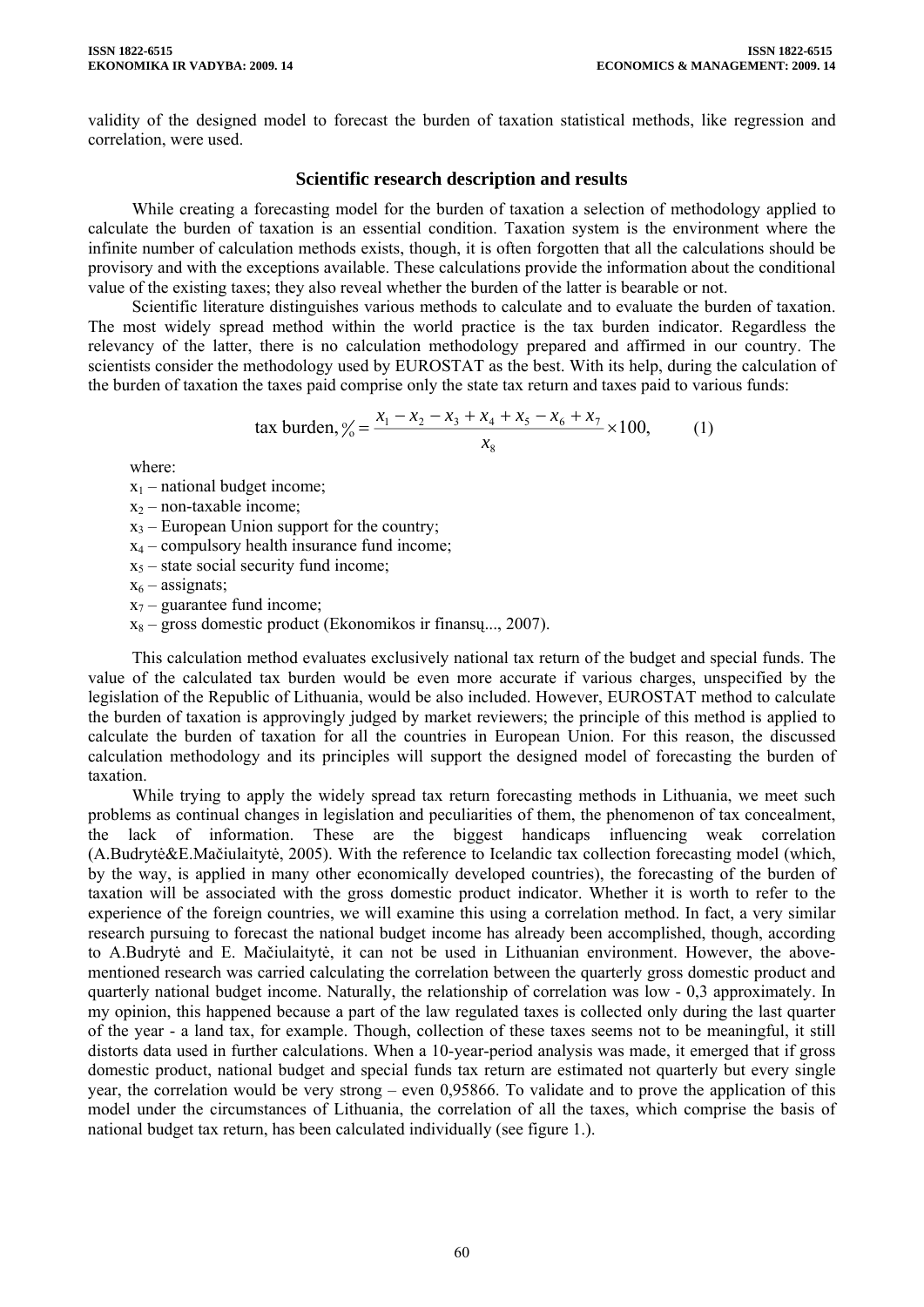

**Figure 1.** The structure of national budget tax return in 2007

The gross domestic product is not an equivalent combination in the different bases of the taxes paid, therefore, the correlation coefficient value for every tax differs (see table 1).

|                        | Income tax | <b>Profits</b><br>tax | <b>Value-</b><br>added tax | <b>Excises</b> | <b>Other</b><br>taxes | <b>Gross domestic</b><br>product |
|------------------------|------------|-----------------------|----------------------------|----------------|-----------------------|----------------------------------|
| Income tax             |            |                       |                            |                |                       |                                  |
| Profits tax            | 0,942203   |                       |                            |                |                       |                                  |
| Value-added tax        | 0,953314   | 0,94022               |                            |                |                       |                                  |
| Excises                | 0,956976   | 0,931833              | 0,940539                   |                |                       |                                  |
| Other taxes            | 0,931028   | 0,801985              | 0,850072                   | 0,89535        |                       |                                  |
| Gross domestic product | 0,982709   | 0,946511              | 0,955639                   | 0,983669       | 0,900559              |                                  |

**Table 1.** Correlation matrix for the gross domestic product and the main taxes

The correlation of excises in respect of the gross domestic product reaches 0,983669, profits tax - 0,946511, income tax - 0,982709, and the correlation of all other taxes paid is the lowest among the all correlations calculated - 0,900559. However, correlation coefficient of such an extent also proves the strength of the relationship. Thereby, Icelandic model can operate under Lithuanian circumstances, because high level of correlation shows that none of the main taxes raises a problem while forecasting the state budget tax return.

While designing the tax burden forecasting model we will refer to the gross domestic product, whose forecast is influenced by all macroeconomical indicators of the country. Hence, the designed model will evaluate what is the influence of all macroeconomical indicators of the country on the forecasting the burden of taxation.

Lithuanian Republic Ministry of Finance refers to the experience of other countries and uses a universally accepted forecasting model for the gross domestic product. However, the latter appeals more to preconditions than to specific calculations. On the other hand, actually, all forecasts refer to preconditions, except the fact that one forecasting models are more exact than the others. According to methodology used in Lithuanian experience, with the help of the empirical surveys it was determined that the use of consumer, export and import price indices while forecasting the value of state gross domestic product is trivial and they would be valued as zero coefficient in regression equation. For this reason, only the appropriate last year's information will be used for the calculation (not recalculated according to appropriate indices). With the reference to the most widely used and universally accepted in practice gross domestic product calculation model, the regression equation for the gross domestic product forecasting is designed (see formula 2).

$$
y = 14228343 + x_1 + x_2 + x_3, \qquad (2)
$$

where:

 $x_1$  – balance of the last year export and import into the country, Lt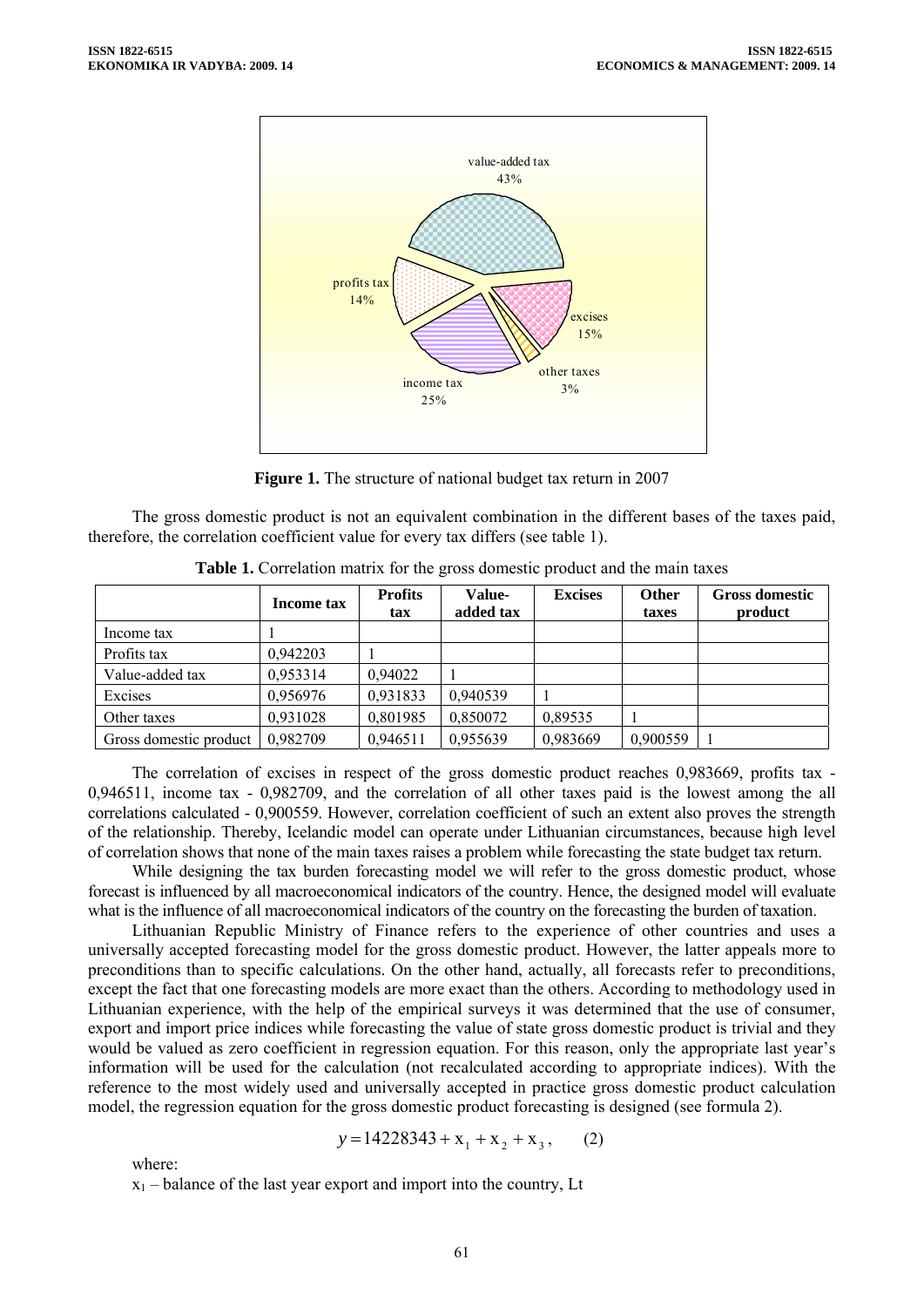- $x_2$  the total of the last year direct foreign investments and gross equity formation, Lt
- $x_3$  last year consumption inside the country, Lt

In order to prove the validity of this regression equation the forecasted gross domestic product is compared with 10-year-period factual values of this indicator announced by Lithuanian Department of Statistics to the Government of the Republic of Lithuania. The calculated correlation coefficient is equal 0,988309. This proves, that according to the composed regression equation and using factual data from the last calendar year, the gross domestic product value can only be calculated with the accuracy of 3,53 percent.

A question arises – how do we relate the gross domestic product with the state tax return? J. R. King wrote about the tax return forecasting methods. He states, that tax forecasting methodologies are used for performance evaluation, projecting tax revenues and policy analysis. There are different methodologies to estimate and forecast tax revenue. Some of them are:

- 1. Extrapolation by forecasting revenue assemblage from particular tax by regressing the actual collections against time;
- 2. Conditional approach which uses the elasticities where the estimated potential tax revenue is based on a tax function where the relationship of the tax collection and the appropriate tax base (explanatory variable) for a particular tax is determined using a simple regression;
- 3. Macroeconomic models which use regression methods to estimate functional relation between the collection of a particular tax and certain macroeconomic variables;
- 4. Structure models (especially used for individual income taxes);
- 5. Integrated forecasting systems or microsimulation models.

Ana Ma.Sophia J.Gamboa states that the second and the third J. R. King's forecasting methodologies are regression procedures wherein the tax receipts are related to the tax base or proxy tax base (mostly the gross domestic product, which is a macroeconomic variable). According to this scientist, with the help of correlation it was proved that the fact of gross domestic product collection has a considerable correlation with the tax return. With the reference to these discoveries, a new regression equation is designed, which, using a forecasted gross domestic product indicator, helps to calculate and to forecast tax income, according to the 2 formula, not only for the national budget but also for special funds, i. e. compulsory health insurance fund, state social security fund and guarantee fund. Using a 10-year-period statistical data a new regression equation was designed (see formula 3).

$$
y = -3027572 + 0.3x \tag{3}
$$

where:

x – a forecasted gross domestic product calculated using formula 2.

A designed regression equation was applied in practice with the evaluation of a 10-year-period statistical data; it is possible to forecast Lithuanian tax income with the accuracy of 7,25 percent. From the first sight, it may look that it is conditional average size accuracy. Though, we should take into account the fact, that while forecasting the state income the changes in the tax legislation base are absolutely ignored. Since the latter is being changed quite frequently, the calculated relational accuracy value is not as big as it may seem from the first sight. In order to evaluate changes in legislation base, a thorough empirical research in regard to every existing tax in the system of taxation in the Republic of Lithuania should be done.

The designed model allows us to do further research and to forecast the value of the burden of taxation. As it was mentioned at the beginning of the article, it will be evaluated using EUROSTAT calculation methodology. Since the model has forecasted only the state national budget tax income and special funds income, we will not need to subtract the subsidiary nontaxable income, European Union support and subsidies. So, we need to subdivide the forecasted Lithuanian Republic tax income value of the appropriate year from the forecasted value of the gross domestic product of the same year (see formula 4).

$$
r = \frac{-3027572 + 0.3x}{14228343 + x_1 + x_2 + x_3},
$$
 (4)

where:

x – forecasted gross domestic product calculated using the 2 formula.

 $x_1$  – the balance of the last year's export and import in to the country, Lt

 $x_2$  – the total of the last year's direct foreign investment and the formulation of the gross capital, Lt

 $x_3$  – last year's consumption within the country, Lt